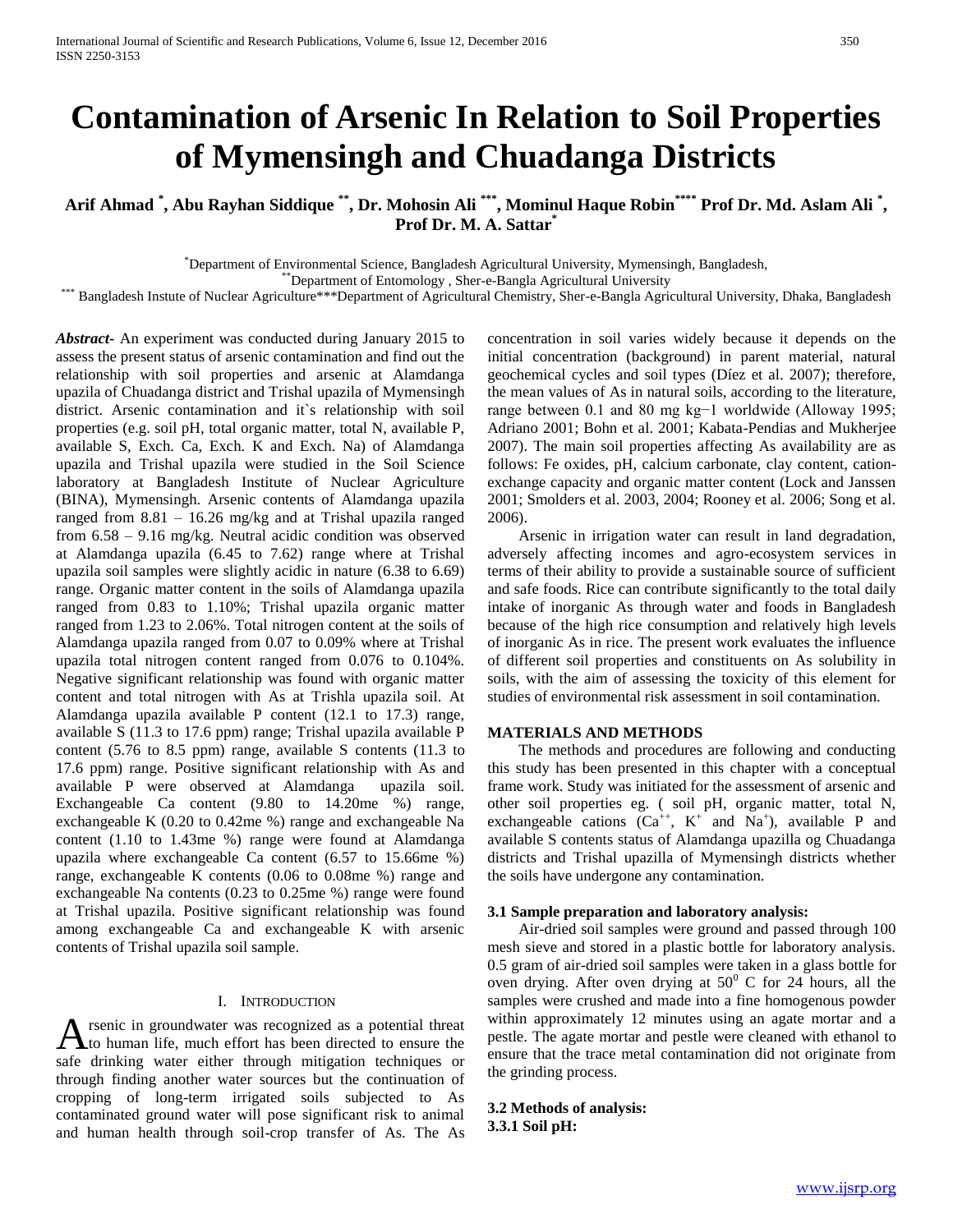Soil pH was determined by glass electrode pH meter as described by Jackson (1962). Twenty gram air-dry soil was taken in a beaker and 50 ml distilled water was added to it. The suspension was stirred well for several times during the next 30 minutes and allowed to stand for about an hour. Then the electrode was immersed into the partly settled soil suspension and pH was measured. The result was reported as "Soil pH measured in water" (Soil-water ratio being 1: 2.5)

#### **3.3.2 Organic carbon:**

 Organic carbon was determined titrimetrically by Walkely and Black's (1935) wet Oxidation method with oxidation of organic carbon with potassium dichromate  $(K_2Cr_2O_7)$ . According to procedure 2 g soil along with 10 ml 1 N  $K_2Cr_2O_7$  solution and 20 ml of conc.  $H_2SO_4$  was taken in a 500 ml conical flask. After 30 minutes rest, about 200 ml distilled water and 10 ml conc. H3PO<sup>4</sup> were added. Then 40 drops of diphenylamine indicator  $(C_{12}H_{11}N)$  was added and titrated against XN ferrous sulphate solution until purplish blue color was turned to fresh green color. The organic matter content of each sample was calculated by multiplying the content of organic carbon by Van Bemmelen factor, 1.73 (Page *et al.,* 1982).

#### **3.3.3 Total nitrogen content:**

 Total nitrogen content was determined by micro-Kjeldahl method. The soil was digested with  $H_2O_2$  and conc.  $H_2SO_4$  in presence of a catalyst mixture  $(K_2SO_4: CuSO_4. 5H_2O: Se$  in the ratio of 10: 1: 0.1) and the nitrogen in the digest was determined by distillation with 40% NaOH followed by filtration of distillate trapped in  $H_3BO_3$  with 0.01 N  $H_2SO_4$  (Bremmer and Mulvaney, 1982).

#### **3.3.4 Available P:**

 Available P was extracted from the soil by shaking it with 0.5 M NaHCO3 solution at pH 8.5 following Olsen method (Olsen *et.al,* 1954). The extracted P was determined by SnCl2 reduction of phosphomolybdate complex and measuring the intensity of color spectrophotometrically at 660 nano meter.

#### **3.3.5 Available S:**

 Available S content of soil was determined by extracting the soil sample with CaCl2 solution (0.15%).The S content in the soil extract was estimated turbidimetrically with spectrometer at 420 nano meter wavelength.

#### **3.3.6 Exchangeable Ca, K and Na content :**

 Exchangeable calcium, potassium and Sodium were determined by ammonium acetate extraction method. In this method, soil sample was saturated with NH4Oac solution and the supernatant clear solution was separated and collected. The NH4Oac solution was added again to make the final volume up to 100 ml for each sample. For the cation of  $Ca^{++}$ ,  $K^+$  and  $Na^+$  the flame photometer was separately adjusted and different standard curves were prepared to find out the concentration of the cation but the extracting solution used for each sample was same. From each reading the concentration of each ion was obtained from their respective standard curves and was expressed as me%.

#### **3.4 Analysis of arsenic:**

#### **3.4.1 Reagents:**

 All reagents were of analytical reagent grade. Distilled deionized water was used throughout. Standard solutions were prepared by dissolving appropriate amounts of  $As<sub>2</sub>O<sub>3</sub>$  (Merck, Germany), standard arsenic (V) Titrisol (Merck, Germany),  $CH<sub>3</sub>AsO<sub>3</sub>Na<sub>2</sub>.6H<sub>2</sub>O$  (Carlo-Erba, Italy) and (CH<sub>3</sub>)<sub>2</sub>AsO<sub>2</sub>Na.3H<sub>2</sub>O (Sigma, USA). Standard stock solutions were stored in glass bottles and kept refrigerated. Dilute arsenic solutions for analysis were prepared daily. Cation [Dowex  $X-50w$  ( $H^+$  form)] and anion [Dowex-1 (Cl form)] exchange resins (Sigma, USA) were used. Sodium diethyldithiocarbamate (Merck, Germany) was used as a 0.5% (w/v) solution and purified shaking with chloroform. Ashing acid suspension was prepared by stirring 10% (w/v)  $Mg(NO<sub>3</sub>)<sub>2</sub>$ .6H<sub>2</sub>O and 1% (w/v) MgO in water until homogenous. The reducing solution was sodium tetrahydroborate (Merck, Germany) 1.25% (m/v) in 0.5% (m/v) sodium hydroxide. The HCl concentration was 5 M. Sodium acetateacetic acid buffer at pH 5.5 was prepared by mixing acetic acid (0.2 M) until the pH was 5.5; citric acid-citrate buffer at pH 3.0 was prepared by using 40% (w/v) citric acid and adjusting the pH with NaOH solution. The buffers were purified by extraction with Na-DDTC and chloroform.

#### **3.4.2 Speciation of arsenic content:**

 A 250-ml aliquot of filtered preserved water sample adjusted to a pH of about 5.5 by adding dilute NaOH was transferred into a 500-ml separating funnel; 10 ml of sodium acetate-acetic acid buffer at pH 5.5 was added and the funnel was shaken; 5 ml of 0.5% Na-DDTC and 5 ml of chloroform were then added. The solution was shaken for 3 min. The procedure was repeated twice. All three chloroform extracts were combined and placed into a 50 ml round-bottom flask; chloroform was then removed by a rotary evaporator kept at  $30^0$ C on a water bath. The dry residue was decomposed by warming with nitric acid (0.1 ml), cooled and then transferred quantitatively into a known volume (5-10 ml) with water.

 Then FI-HG-AAS was used for the determination of arsenic against arsenate standard. After arsenite was removed from the water by chelate extraction, the remaining arsenic was determined directly by FI-HG-AAS against an Arsenate standard or total arsenic was measured directly by injecting the aliquot into FI-HG AAS against arsenate standard and arsenate was determined by subtracting arsenite from total arsenic. Blanks were determined under identical conditions (Gautam *et al.,* 1999).

# II. RESULTS AND DISCUSSION

 Research results with regards to evaluate the soil properties ( soil pH, organic matter, total N available P available S contents and exchangeable cations  $Ca^{++}$ ,  $K^+$  and  $Na^+$ ), for the assessment of arsenic contamination and find out the relationship between soil properties with arsenic contamination at Alamdanga and Trishal Upazila.

#### **4.1 General characteristics of soil**

**4.1.1 Soil pH, organic matter and total N contents at surface soils (0-10cm) of Alamdanga and Trishal Upazila**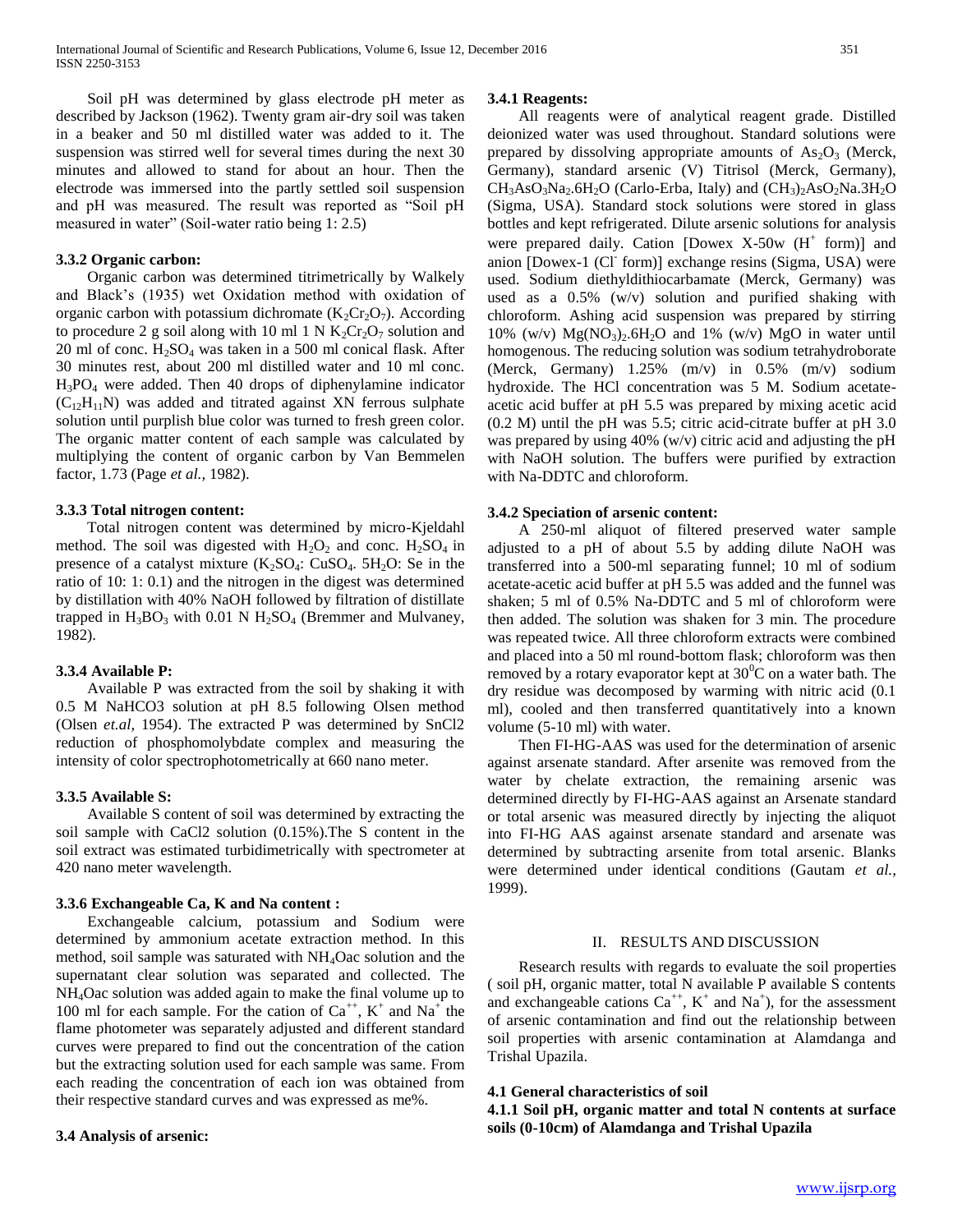Soil pH value, organic carbon and total N contents of the selected soil series were illustrated at Table 3 for Alamdanga and Table 4 for Trishal Upazila.

 Neutral acidic conditions were observed at Alamdanga Upazila which ranged from 6.45 to 7.62 except Hardi soil samples were slightly acidic (pH value 6.45). Trishal Upazila soil samples were slightly acidic in nature and ranged from 6.38 to 6.69.

 Organic matter content in the soils of Alamdanga Upazila ranged from 0.83 to 1.10%. Hardi soil sample 1.10% has highest value of organic matter content. At Trishal Upazila Organic matter ranged from 1.23 to 2.06% and highest value organic matter content were found at Kazirshimla soil sample 2.06%.

 It was synthesized that the total nitrogen content in the soils of Alamdanga Upazila ranged from 0.07 to 0.09% and highest value were found at Gangni soil sample 0.09%. Total nitrogen content ranged from 0.076% to 0.104% at Trishal Upazila has highest value were found at Dulalbari soil sample 0.104%.

| SL.<br>No. |             |      |                 |       |
|------------|-------------|------|-----------------|-------|
|            | Location    | pН   | Total N $(\% )$ | OM(%) |
|            | Khadimpur   | 7.26 | 0.07            | 0.97  |
|            | Gangni      | 6.45 | 0.09            | 1.14  |
| 3          | Bardi       | 7.39 | 0.07            |       |
| 4          | Belgachi    | 7.05 | 0.07            | 0.83  |
|            | Dauki       | 7.57 | 0.07            | 1.03  |
| 6          | Bhangabaria | 7.57 | 0.08            | 1.07  |
|            | Hardi       | 7.62 | 0.08            | 1.1   |

**Table 1 Soil pH, total N and Organic matter contents at surface soil (0-10 cm) of Alamdanga Upazila.**

| Table 2 Soil pH, total N and Organic matter contents in surface soil (0-10 cm) of Trishal Upazila. |  |  |  |
|----------------------------------------------------------------------------------------------------|--|--|--|
|                                                                                                    |  |  |  |

| SL.            |                 |      |               |       |
|----------------|-----------------|------|---------------|-------|
| No.            | Location        | pH   | Total $N(\%)$ | OM(%) |
|                | Kanhor          | 6.67 | 0.076         | 1.23  |
| 2              | Kzirshimla      | 6.62 | 0.087         | 2.06  |
| 3              | Voradoba        | 6.69 | 0.095         | 1.89  |
| $\overline{4}$ | <b>Boilor</b>   | 6.61 | 0.08          | 1.66  |
| 5              | Mathbaria       | 6.66 | 0.098         | 1.89  |
| 6              | <b>Bashkuri</b> | 6.69 | 0.091         | 1.49  |
| 7              | Dulalbari       | 6.38 | 0.104         | 2.04  |

# **4.1.2 Available P and Available S content at surface soils (0- 10cm) of Alamdanga and Trishal Upazila**

 Available P and available S contents at the soils of Alamdanga Upazila were visualized respectively at the Figure 3 and Figure 4 and that of Trishal Upazila were at the Figure 5 and Figure 6

 Available P content at Alamdanga Upazila ranged from 12.1 to 17.3 ppm where highest values were found at Bardi soil sample 17.3 ppm. Trishal Upazila available P content were ranged from 5.76 to 8.51 ppm and Boilor soil sample 8.51 ppm has highest value of available P.

 Available S contents at the soils of Alamdanga Upazila ranged from 11.3 to 17.6 ppm where Hardi 17.6 ppm soil sample has highest value of available S. Trishal Upazila Available S ranged from 3.1 ppm to 15.28 ppm and highest value of available P was found at Boilor soil sample 15.28 ppm.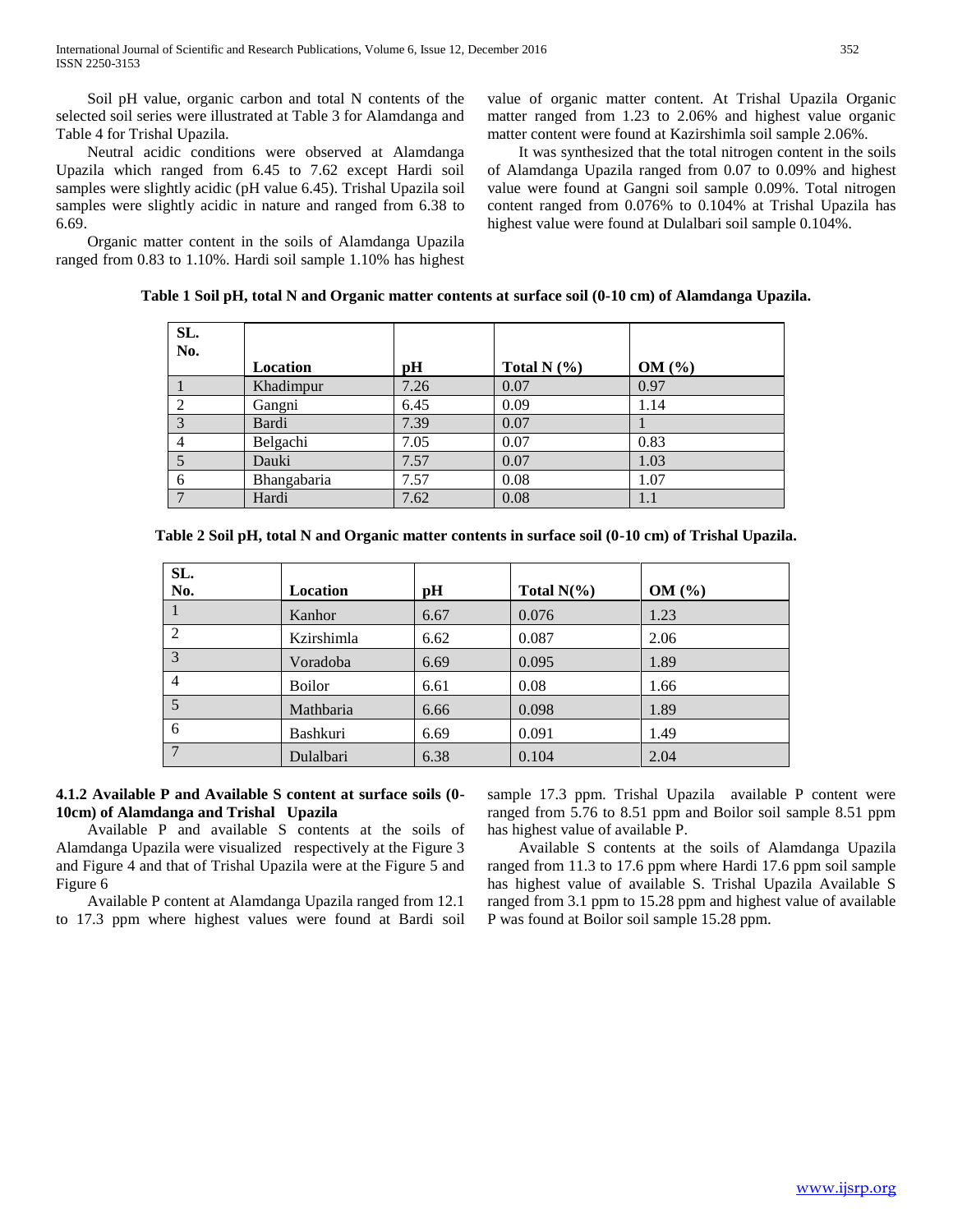

**Figure 1 Available P content at surface soil (0-10 cm) of Alamdanga Upazila.**



**Figure 2 Available S content at surface soil (0-10 cm) of Alamdanga Upazila.**



**Figure 3 Available P content at surface soil (0-10 cm) of Trishal Upazila.**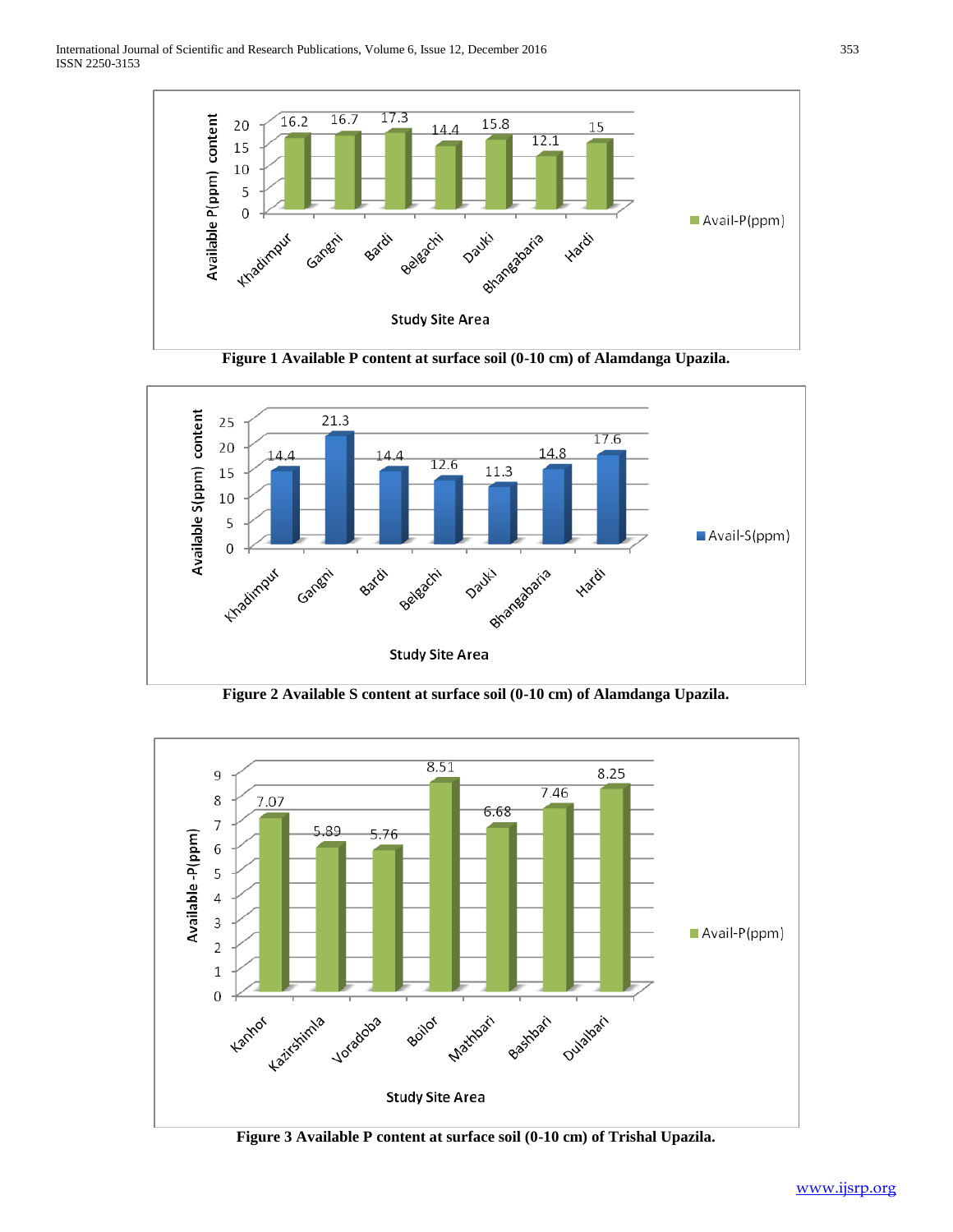

**Figure 4 Available S content at surface soil (0-10 cm) of Trishal Upazila.**

# **4.1.3 Exchangeable cation (Ca, K and Na) contents at surface soils (0-10cm) of Alamdanga and Trishal Upazila**

 Exchangeable Ca, K and Na contents in the soils of Alamdanga Upazila and Trishal Upazila were represented respectively at the study Table 5 and Table 6 Exchangeable Ca content at the soils of Alamdanga Upazila ranged from 9.80 to 14.20me % and highest value were measured at Gangni soil sample 14.2me %. Trishal Upazila exchangeable Ca content ranged from 6.57 to 15.66me% and Boilor soil sample 15.66me % has highest value. Exchangeable K content at Alamdanga Upazila ranged from 0.20 to 0.42me % and highest values were identified at Gangni soil sample 0.42me %. At Trishal Upazila the exchangeable K content ranged from 0.06 to 0.08me %. Exchangeable Na content at Alamdanga Upazila ranged from 1.10 to 1.43me% where highest value was measured at Gangni soil sample 1.43me%. Trishal Upazila exchangeable Na content ranged from 0.23 to 0.25me %.

| SL.<br>No.     | Location    | Exch.Ca $(me\%)$ | Exch. $K$ (me%) | Exch. Na $(me\%)$ |
|----------------|-------------|------------------|-----------------|-------------------|
|                | Khadimpur   | 13.1             | 0.25            | 1.33              |
| $\mathfrak{D}$ | Gangni      | 14.2             | 0.42            | 1.43              |
| 3              | Bardi       | 10.5             | 0.35            | 1.2               |
| 4              | Belgachi    | 9.8              | 0.4             | 1.25              |
| $\overline{5}$ | Dauki       | 11.5             | 0.2             | 1.1               |
| 6              | Bhangabaria | 13.4             | 0.36            | 1.4               |
|                | Hardi       | 11.2             | 0.3             | 1.39              |

**Table 3 Exchangeable cation (Ca, K and Na) contents at surface soil (0-10 cm) of Alamdanga Upazila.**

**Table 4 Exchangeable cation (Ca, K and Na) contents at surface soil (0-10 cm) of Trishal Upazila.**

| SL.            |               |                  |                 |                   |
|----------------|---------------|------------------|-----------------|-------------------|
| No.            | Location      | Exch. $Ca(me\%)$ | Exch. $K$ (me%) | Exch. Na $(me\%)$ |
|                | Kanhor        | 8.23             | 0.08            | 0.25              |
| 2              | Kzirshimla    | 6.68             | 0.07            | 0.23              |
| 3              | Voradoba      | 7.05             | 0.06            | 0.25              |
| $\overline{4}$ | <b>Boilor</b> | 15.66            | 0.08            | 0.24              |
| 5 <sup>5</sup> | Mathbaria     | 7.35             | 0.08            | 0.24              |
| 6              | Bashkuri      | 6.75             | 0.06            | 0.25              |
|                | Dulalbari     | 6.57             | 0.06            | 0.25              |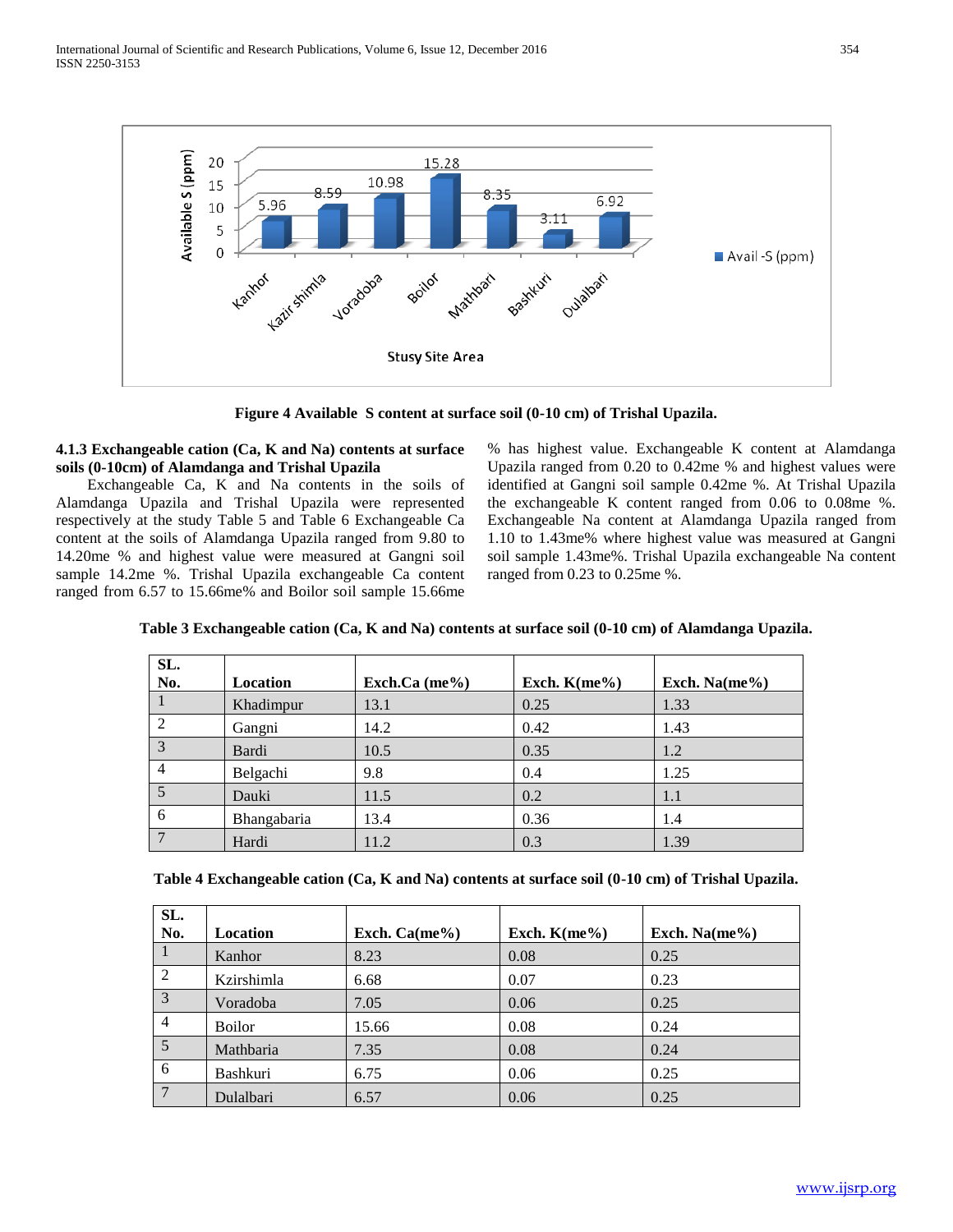# **4.2 Assessment of Arsenic contents**

# **4.2.1 General Arsenic contents in soil**

 There are no federal regulations limiting soil As levels in the USA. However, the US Environmental Protection Agencies (EPA) superfund risk model gives a value of 0.43 ppm total soil As for a cancer risk of 1 in 106 for exposure by soil ingestion. This has created an interesting situation for regulation of soil As by individual States as the average background As level in USA soils is  $\sim$  5 ppm. State standards for remedial action vary tremendously, but many require this when soil As is above the natural background, which is often less than 10 ppm. Background soil As levels have been shown to vary with soil type (Chen et al., 2002), which is sometimes considered in evaluations of soil contamination. Soil As standards in other countries (Canada, UK, Netherlands, Australia) are generally in the 10-20 ppm range for agricultural use of soils. Total soil As in the top 15 cm of Bangladesh soils was above 10 ppm for 48% and 65% of the 456 sites in the 2002 US-AID study and 161 sites in Shah et al. (2004), but it is clear that there is cause for concern from both agricultural sustainability and human health perspectives. The safe levels of arsenic in irrigation water, soils and foods are yet to be established for Bangladesh.

# **4.2.2 Arsenic contents at surface soils (0-10) of Alamdanga and Trishal Upazila**

 Arsenic contents of Alamdanga Upazila ranged from 8.81 – 16.26 mg/kg, where all soil samples were contaminated and the details data were showed in Figure 7. Highest As contents value was found at Hardi soil sample 16.26 mg/kg where lowest arsenic contents were found at Bhangabaria soil sample 8.81 ppm at Alamdanga Upazila. At Trishal Upazila arsenic contents ranged from 6.58–9.16 mg/kg, where all the soil sample were slightly contaminated and details data were showed in Figure 8 where the highest value of As contamination were found at Boilor 9.16 mg/kg lowest contaminated soil sample was observed in Mathbari 8.81 mg/kg.

 Comparison of total arsenic contents among the different soil location showed variations at Alamdanga Upazila and Trishal Upazila. The variations of the arsenic contents in the soils of different soil series might be associated with the local differences in parent materials (e.g. as-bearing minerals), farm management practices (e.g. use of arsenical pesticides), continental inputs (e.g. dry and wet deposition) and other biogeochemical activities.



**Figure 5 As content at surface soil (0-10 cm) of Alamdanga Upazila.**



**Figure 6 As contents at surface soil (0-10 cm) of Trishal Upazila.**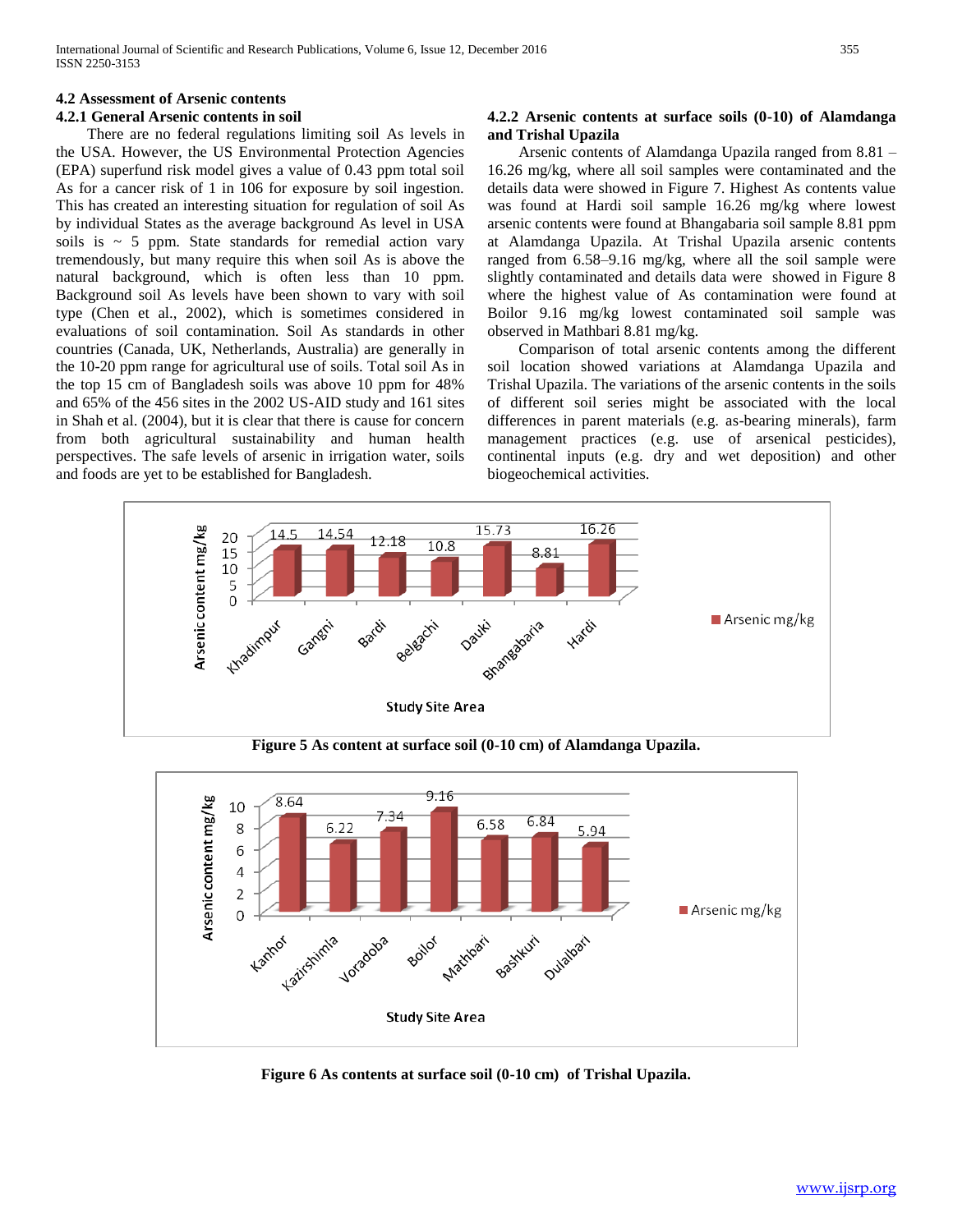#### **4.2.3 Relationship between As distribution and soil properties**

 It has been reported that the soil composition such as sand, silt, clay contents, soil pH, organic carbon, total N, available S, available P and exchangeable cations (Ca, K, Na) are the major factors controlling trace elements in soils (Chen et al., 2008). The variation in the As contents recorded in this study was, therefore, expected since the soils also varied considerably in the sand, silt, clay contents, soil pH, organic carbon, total N, available S, available P and exchangeable cations (Ca, K, Na) contents.

| Soil properties     | r values                 |                                   |
|---------------------|--------------------------|-----------------------------------|
|                     | Alamdanga                | Trishal                           |
| pH                  | $-0.02835$ <sup>NS</sup> | $0.393591^{NS}$                   |
| Organic OM (%)      | 0.370442 <sup>NS</sup>   | $-0.69594*$                       |
| Total $N$ $(\%)$    | $0.085575^{NS}$          | $-0.8116*$                        |
| Avail $-P$ (ppm)    | 0.611835*                | 0.305898 <sup>NS</sup>            |
| Avail -S (ppm)      | $0.24479^{NS}$           | $0.486\overline{246}^{\text{NS}}$ |
| Exch. Ca (me $\%$ ) | 0.05007 <sup>NS</sup>    | 0.790737                          |
| Exch. K (me $%$ )   | $-0.54795^{NS}$          | $0.580288$ <sup>*</sup>           |
| Exch. Na (me $\%$ ) | $-0.11714$ <sup>NS</sup> | 0.138998 <sup>NS</sup>            |

| Table 5 Correlation coefficient (r) among the total As |  |
|--------------------------------------------------------|--|
| contents and the selected soil properties.             |  |

 $*$  = Significant at 5% level of probability  $NS = Not$  significant.

# **4.3 Comparison of the soil properties in relation to As contamination in Alamdanga and Trishal Upazila 4.3.1 Soil pH, organic carbon and total N contents**

 Between pH value and arsenic contamination no significant relationship were found. Reza et al. (2010) identify that organic matter are the major leachable solids carrying As. Organic matter content in the soils of Alamdanga Upazila ranged from 0.83 to 1.10% and Trishal Upazila ranged from 1.23 to 2.06%. Result suggested that Trishal Upazila soils were enriched with Organic Matter. Natural organic matter is a prevalent constituent of natural waters, is highly reactive toward both metals and surfaces and is thus a clear candidate to influence arsenic mobility (McArthur et al., 2004). Arsenic contents in sediments positively correlated organic matter (Han et al., 2013) but in the surface soil a negative significant relationship were found between As contamination and the organic matter contents at Trishal Upazila soil sample (Figure 9)



# **Figure 7 Relationship between As contamination and OM % at Trishal Upazila.**

 Total nitrogen content at Alamdanga Upazila ranged from 0.07 to 0.09% and Trishal Upazila 0.076 to 0.104%. Total N content at Trishal Upazila are higher than the Alamdanga Upazila. Microbial biomass C and N were significantly (*P*<0.05) lower in contaminated than uncontaminated soils (Bardgett et al., 1994). As contamination and the total N (%) contents of Trishal Upazila soil samples showed negative significant relationship with arsenic contamination (Figure 10)



# **Figure 8 Relationship between As contamination and Total N (%) at Trishal Upazila.**

# **4.3.2 Available P and Available S content**

 Concentration of silica and phosphate compete with arsenite and arsenate respectively during uptake by plants (Sahoo and Mukherjee, 2014). Available P content at Alamdanga Upazila ranged from 12.1 to 17.3ppm and at Trishal Upazila ranged from 5.76 to 8.51 ppm. Result showed that the amount of Available P at Alamdanga Upazila was higher than the Trishal Upazila. Arsenic concentrations in the roots of *U. dioica* were negatively correlated with concentrations of arsenic in the soil and positively correlated with phosphorus in the soil. Effects of arsenic on plants will therefore depend on the amount of phosphorus available in the soil (Otte et al., 1990). Positive significant relationship were observed between As contamination and the available P content of Alamdanga Upazila soil sample (Figure 11)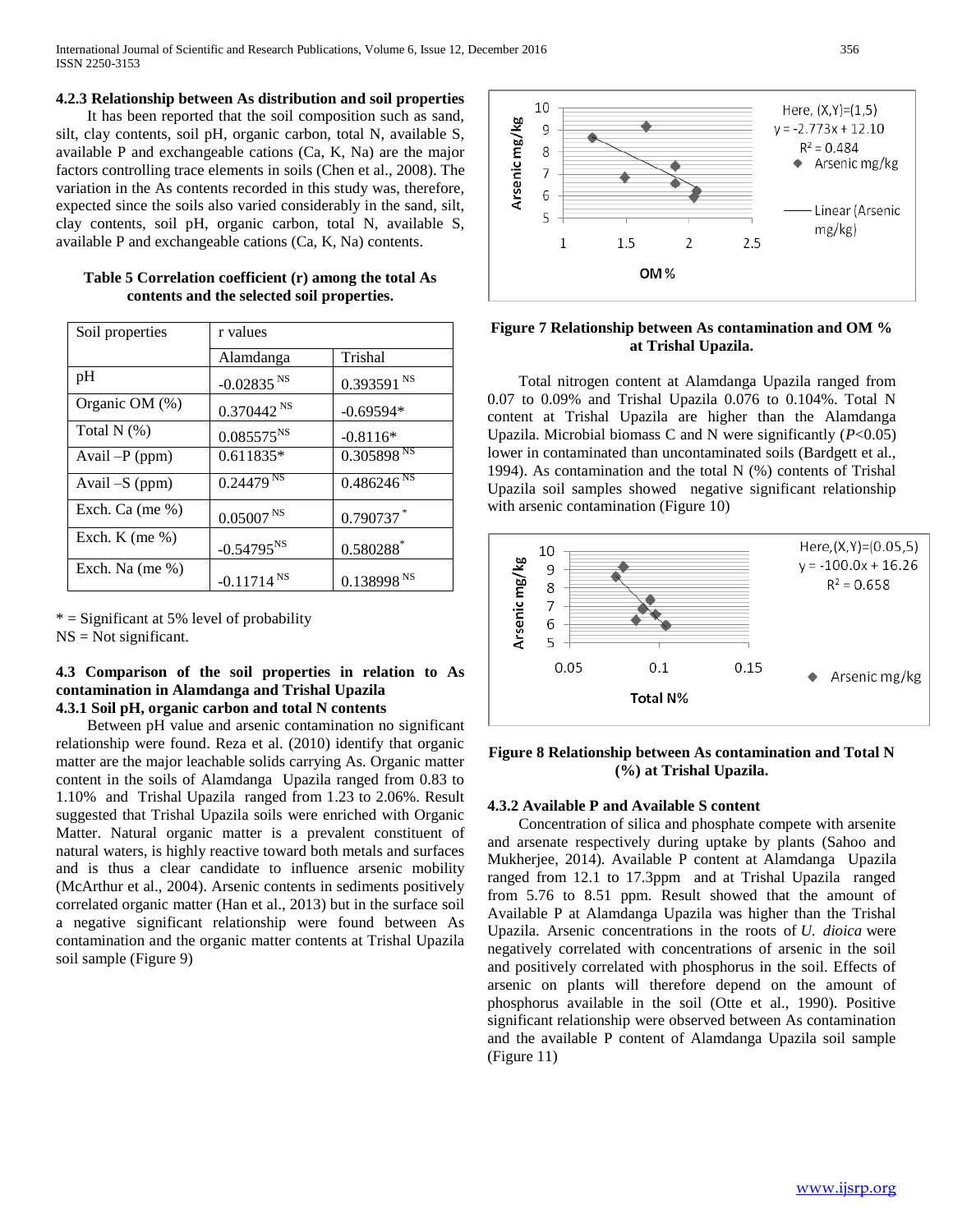

**Figure 9 Relationship between As contamination and available P at Alamdanga Upazila.**

 Available S contents at Alamdanga Upazila ranged from 11.3 to 17.6 ppm and Trishal Upazila ranged from 3.11 to 15.28 ppm. Between available S and As contamination no significant relationship were found at Alamdanga and Trishal Upazila soil sample. The combined increase of P and S in the nutrient solution did not lead to higher accumulation of As, but enhanced As translocation from the root to the shoot (Grifoni et al., 2014).

# **4.3.3 Exchangeable cation (Ca, K and Na) contents in different surface soil series in Alamdanga and Trishal Upazila**

 Exchangeable Ca content in Alamdanga Upazila ranged from 9.80 to 14.20 me% and at Trishal Upazila 6.57 to 15.66 me%. Positive significant relationship were identified between As contamination and the Exchangeable Ca content of Trishal Upazila soil sample (Figure 12)



# **Figure 10 Relationship between As contamination and Exch. Ca in Trishal Upazila.**

 Exchangeable K content in the soils of Alamdanga Upazila ranged from 0.20 to 0.42 me% and at Trishal Upazila ranged from 0.06 to 0.08me%. Positive significant relationships were found between As contamination and the Exchangeable K content of Trishal Upazila soil samples (Figure 13).



**Figure 11 Relationship between As contamination and Exch. K at Trishal Upazila.**

 Exchangeable Na content in the soils of Alamdanga Upazila ranged from 1.10 to 1.43 me% at the Trishal Upazila exchangeable Na content ranged from 0.23 to 0.25 me%. No significant relationships were found between As contamination and Exchangeable Na at both Upazila.

 Soil pH, organic matter, total N available P, available S and exchangeable Ca, K and Na contents showed variations in the soils of different soils of Alamdanga Upazila and Trishal Upazila. The process that can contribute to these variations might be due to the redistributions of particle size distribution (sand, silt and clay), soil pH, organic matter, total N, available P, available S and exchangeable Ca, K and Na contents in the different sampling areas. Variations in the e different soils might be due to the differences in the farm management activities (e.g. fertilizations, etc.). The soils of Alamdanga Upazila and Trishal Upazila are represented the intensity of various actions of different processes under the tropical environment and the intensification of the overwhelming human activities. The variations in the studied soils also might be due to the local differences in soil characteristics, changes in cropping systems (e.g. crop types, fertilization, irrigation, etc.) and other management practices in the farming communities.

 The findings of this study revealed that the natural biochemical activities played important roles in soil pH, and contents of organic carbon, total N and exchangeable cations (Ca, K and Na). The study showed a wide variation in soil texture, organic carbon, total nitrogen and exchangeable cations (Ca, K and Na) withat Alamdanga Upazila and Trishal Upazila. The soil characters might be due to the variations in the soil characteristics and management practices at the farm level.

#### III. SUMMARY AND CONCLUSION

 With this study and others findings it is apparent that arsenic contamination are present at surface soils (0-10 cm), which are dependent on geological and anthropogenic factors, more research is needed on how arsenic moves through ground water systems and contaminated the soil within different areas of Bangladesh. Whether the variation in the soil properties are influences the differences in arsenic concentration in surface soil (0-10 cm) is still an open question. If answered, it can likely assist government, NGOs and communities in addressing the arsenic problem at a much greater scale than at present.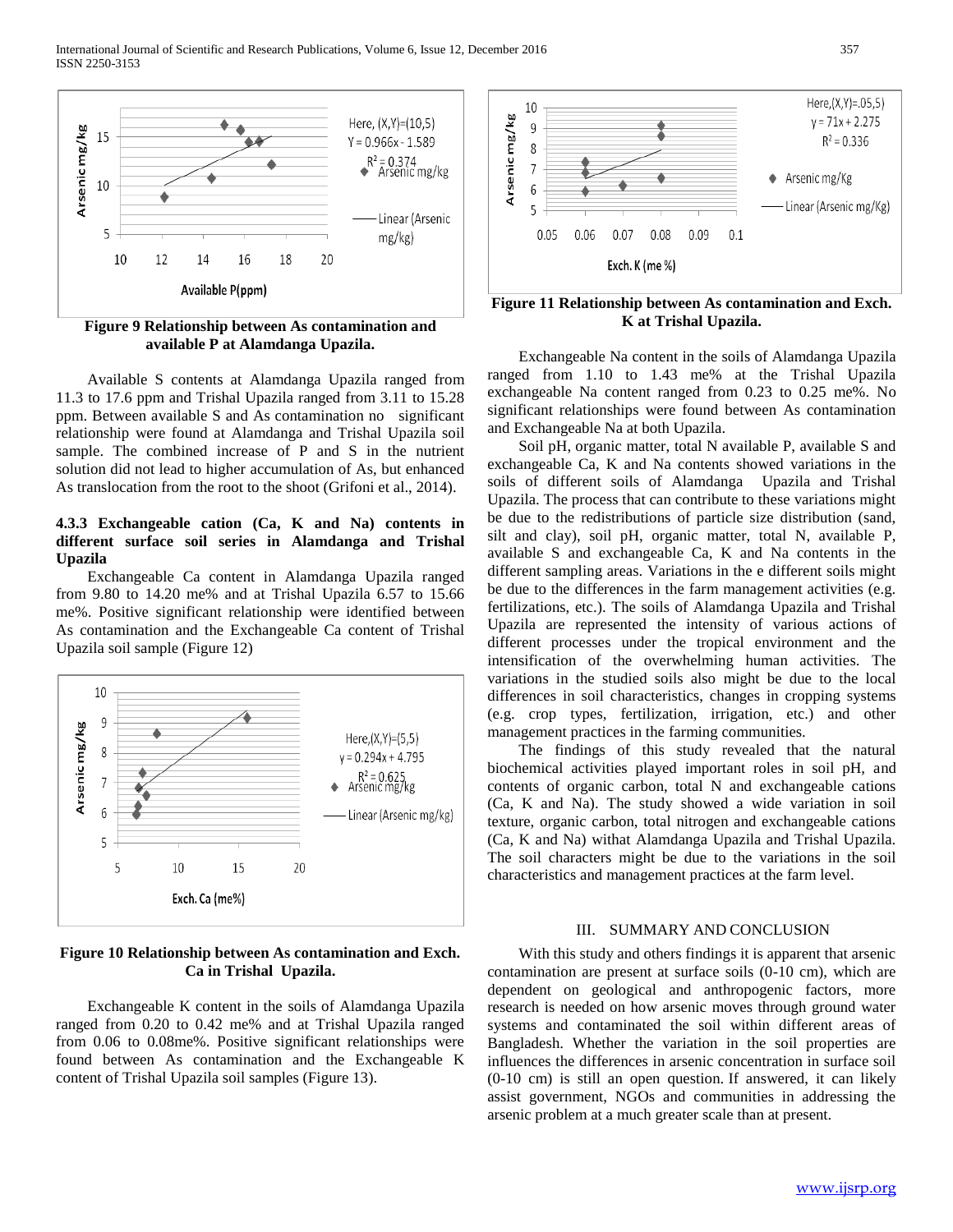#### **REFERENCES**

- [1] Adriano, D. C. 2001: *Cadmium* (pp. 263-314). Springer New York.
- [2] Bardgett, R. D., Speir, T. W., Ross, D. J., Yeates, G. W., and Kettles, H. A. 1994: Impact of pasture contamination by copper, chromium, and arsenic timber preservative on soil microbial properties and nematodes. *Biology and Fertility of Soils*, *18*(1), 71-79.
- [3] Beesley, L., Inneh, O. S., Norton, G. J., Moreno-Jimenez, E., Pardo, T., Clemente, R., and Dawson, J. J. 2014: Assessing the influence of compost and biochar amendments on the mobility and toxicity of metals and arsenic in a naturally contaminated mine soil. *Environmental Pollution*, *186*, 195- 202.
- [4] Bowell, R. J. 1994: Sorption of arsenic by iron oxides and hydroxides in soils. Appl Geochem 9:279–286.
- [5] Bremmer, J. M., and Mulvaney, C. S. 1982: Nitrogen : Total. In Metods of Soil Analysis, part 2 (2<sup>nd</sup> edition). Soil sci. soc. Amer., Inc., Madison, Wisconsin. USA. Pp. 595-622.
- [6] CCME (Canadian Council of Ministers of the Environment). 2001: Canadian Environmental Quality Guidelines. CCME, Winnipeg.
- [7] Chakraborti, D., Rahman, M. M., Mukherjee, A., Alauddin, M., Hassan, M., Dutta, R. N., and Hossain, M. M. 2015: Groundwater Arsenic Contamination In Bangladesh-21 Years Of Research. *Journal of Trace Elements in Medicine and Biology*.
- [8] Chen, M., Ma, L. Q. and Harris, W. G. 2008: Baseline contaminations of 15 trace elements in Florida surface soils. J. Environ. Qual., 28, 1173-1181.
- [9] Chen, M., Ma, L. Q., and Harris, W. G. 2002: Arsenic concentrations in Florida surface soils; influence of soil type and properties. Soil Sci. Soc. Am. J. 66:632-640.
- [10] Chowdhury, S. R., and Yanful, E. K. 2010: Arsenic and chromium removal by mixed magnetite–maghemite nanoparticles and the effect of phosphate on removal. *Journal of Environmental Management*, *91*(11), 2238-2247.
- [11] Chowdhury, U. K., Biswas, B. K., Chowdhury, T. R., Samanta, G., Mandal, B. K., Basu, G. C., and Chakraborti, D. 2000: Groundwater arsenic contamination in Bangladesh and West Bengal, India. *Environmental Health Perspectives*, *108*(5), 393.
- [12] Díez, M., Simón, M., Dorronsoro, C., García, I., and Martín, F. 2007: Background arsenic concentrations in Southeastern Spanish soils. *Science of the total environment*, *378*(1), 5-12.
- [13] Dobran, S., and Zagury, G. J. 2006: Arsenic speciation and mobilization in CCA-contaminated soils: Influence of organic matter content. *Science of the total environment*, *364*(1), 239-250.
- [14] Duxbury, J. M., Mayer, A. B., Lauren, J. G., and Hassan, N. 2003: Food chain aspects of arsenic contamination in Bangladesh: effects on quality and productivity of rice. *Journal of Environmental Science and Health, Part A*,*38*(1), 61-69.
- [15] Gan, Y., Wang, Y., Duan, Y., Deng, Y., Guo, X., and Ding, X. 2014: Hydrogeochemistry and arsenic contamination of groundwater in the Jianghan Plain, central China. *Journal of Geochemical Exploration*, *138*, 81-93.
- [16] Gautam, S., Chowdhury, T. R., Badal, K., Mandal, Bhajan, K., Biswas, Uttam, K., and Chakrabarti, D. 1999: Flow Injection Hydride Generation Atomic Absorption Spectrometry for Determination of Arsenic in Water and Biological Samples from Arsenic-Affected Districts of West Bengal, India and Bangladesh. Microchemical J. 62: 174-179.
- [17] Grifoni, M., Schiavon, M., Pezzarossa, B., Petruzzelli, G., and Malagoli, M. 2014: Effects of phosphate and thiosulphate on arsenic accumulation in the species Brassica juncea. *Environmental Science and Pollution Research*, 1- 11.
- [18] Huang, J. H. 2014: Impact of microorganisms on arsenic biogeochemistry: a review. *Water, Air, and Soil Pollution*, *225*(2), 1-25.
- [19] Jackson, M. L. 1962: Soil chemical analysis. Printice Hall Inc. Engle Wood Ciffs. N.J.U.S.A.
- [20] Jarup, L. 1992: Dose response relation for occupational exposure to arsenic and cadmium. National Institute for Occupational Health, Sweden.
- [21] Jiang, Z., Li, P., Wang, Y., Li, B., Deng, Y., and Wang, Y. 2014: Vertical distribution of bacterial populations associated with arsenic mobilization in aquifer sediments from the Hetao plain, Inner Mongolia. *Environmental earth sciences*, *71*(1), 311-318.
- [22] Kocar, B. D., Benner, S. G., and Fendorf, S. 2014: Deciphering and predicting spatial and temporal concentrations of arsenic within the Mekong Delta aquifer.*Environmental Chemistry*, *11*(5), 579-594.
- [23] Lee, C. H., Hsieh, Y. C., Lin, T. H., and Lee, D. Y. 2013: Iron plaque formation and its effect on arsenic uptake by different genotypes of paddy rice. *Plant and soil*, *363*(1-2), 231-241.
- [24] Li, L., Li, J., Shao, C., Zhang, K., Yu, S., Gao, N., and Yin, D. 2014: Arsenic removal in synthetic ground water using iron electrolysis. *Separation and Purification Technology*, *122*, 225-230.
- [25] Li, R., Li, Q., Gao, S., and Shang, J. K. 2012: Exceptional arsenic adsorption performance of hydrous cerium oxide nanoparticles: Part A. Adsorption capacity and mechanism. *Chemical Engineering Journal*, *185*, 127-135.
- [26] Lin, S. C., Chang, T. K., Huang, W. D., Lur, H. S., and Shyu, G. S. 2015: Accumulation of arsenic in rice plant: a study of an arsenic-contaminated site in Taiwan. *Paddy and Water Environment*, *13*(1), 11-18.
- [27] Mailloux, B. J., Trembath-Reichert, E., Cheung, J., Watson, M., Stute, M., Freyer, G. A., and van Geen, A. 2013: Advection of surface-derived organic carbon fuels microbial reduction in Bangladesh groundwater. *Proceedings of the National Academy of Sciences*, *110*(14), 5331-5335.
- [28] Martínez-Sánchez, M. J., Martínez-López, S., García-Lorenzo, M. L., Martínez-Martínez, L. B., and Pérez-Sirvent, C. 2011: Evaluation of arsenic in soils and plant uptake using various chemical extraction methods in soils affected by old mining activities. Geoderma 160: 535–541.
- [29] McArthur, J. M., Banerjee, D. M., Hudson-Edwards, K. A., Mishra, R., Purohit, R., Ravenscroft, P., and Chadha, D. K. 2004: Natural organic matter in sedimentary basins and its relation to arsenic in anoxic ground water: the example of West Bengal and its worldwide implications. *Applied Geochemistry*,*19* (8), 1255-1293.
- [30] McArthur, J. M., Sikdar, P. K., Hoque, M. A., and Ghosal, U. 2012: Wastewater impacts on groundwater: Cl/Br ratios and implications for arsenic pollution of groundwater in the Bengal Basin and Red River Basin, Vietnam. *Science of the Total Environment*, *437*, 390-402.
- [31] Mench M., Schwitzguebel, J. P., Schroeder, P., Bert, V., Gawronski, S., and Gupta, S. 2009: Assessment of successful experiments and limitations of phytotechnologies: contaminant uptake, detoxification, and sequestration, and consequences to food safety. Environ Sci Pollut Res 16: 876–900.
- [32] Moreno-Jiménez, E., Peñalosa, J. M., Manzano, R., Carpena-Ruiz, R. O., Gamarra, R., and Esteban, E. 2009: Heavy metals distribution in soils surrounding an abandoned mine in NW Madrid (Spain) and their transference to wild flora. J Hazard Mater 162:854–859.
- [33] Nriagu, J. O., Bhattacharya, P., Mukherjee, A. B., Bundschuh, J., Zevenhoven, R., and Loeppert, R. H. 2007: Arsenic in soil and groundwater: an introduction. In: Bhattacharya, P., Mukherjee, A. B., Bundschuh, J., Zevenhoven, R., Loeppert, R. H. (eds) Arsenic in soil and groundwater environment: biogeochemical. Interactions, health effects and remediation. Trace metals and other contaminants in the environment vol. 9 (Series Editor Nriagu, J. O. ). Elsevier, Amsterdam, pp 1–5
- [34] Olsen, S. S., Cole, C. V., Watanab, F. S., Dean, L. A. 1954: Estimation of available phosphorus in soils by extraction with sodium bicarbonate, U. S Dept. Agric Circ. p. 999.
- [35] Otte, M. L., Rozema, J., Beek, M. A., Kater, B. J., and Broekman, R. A. 1990: Uptake of arsenic by estuarine plants and interactions with phosphate, in the field (Rhine estuary) and under outdoor experimental conditions. *Science of the Total Environment*, *97*, 839-854.
- [36] Page, A. L., Miller, R. H. and Keeney, D. R. 1982: In methods of soil Analysis, Part 2: Chemical and Microbiological properties. 2<sup>nd</sup> ed. SSSA, Medison, Wisconsin.
- [37] Reza, A. S., Jean, J. S., Lee, M. K., Liu, C. C., Bundschuh, J., Yang, H. J., and Lee, Y. C. 2010: Implications of organic matter on arsenic mobilization into groundwater: evidence from northwestern (Chapai-Nawabganj), central (Manikganj) and southeastern (Chandpur) Bangladesh. *Water research*, *44*  (19), 5556-5574.
- [38] Reza, A. S., Jean, J. S., Yang, H. J., Lee, M. K., Woodall, B., Liu, C. C., and Luo, S. D. 2010: Occurrence of arsenic in core sediments and groundwater in the Chapai-Nawabganj District, northwestern Bangladesh. *Water research*,*44*(6), 2021-2037.
- [39] Rooney, C. P., Zhao, F. J., and McGRath, S. P. 2006: Soil factors controlling the expression of copper toxicity to plants in a wide range of European soils. Environ Toxicol Chem 25:726–732.